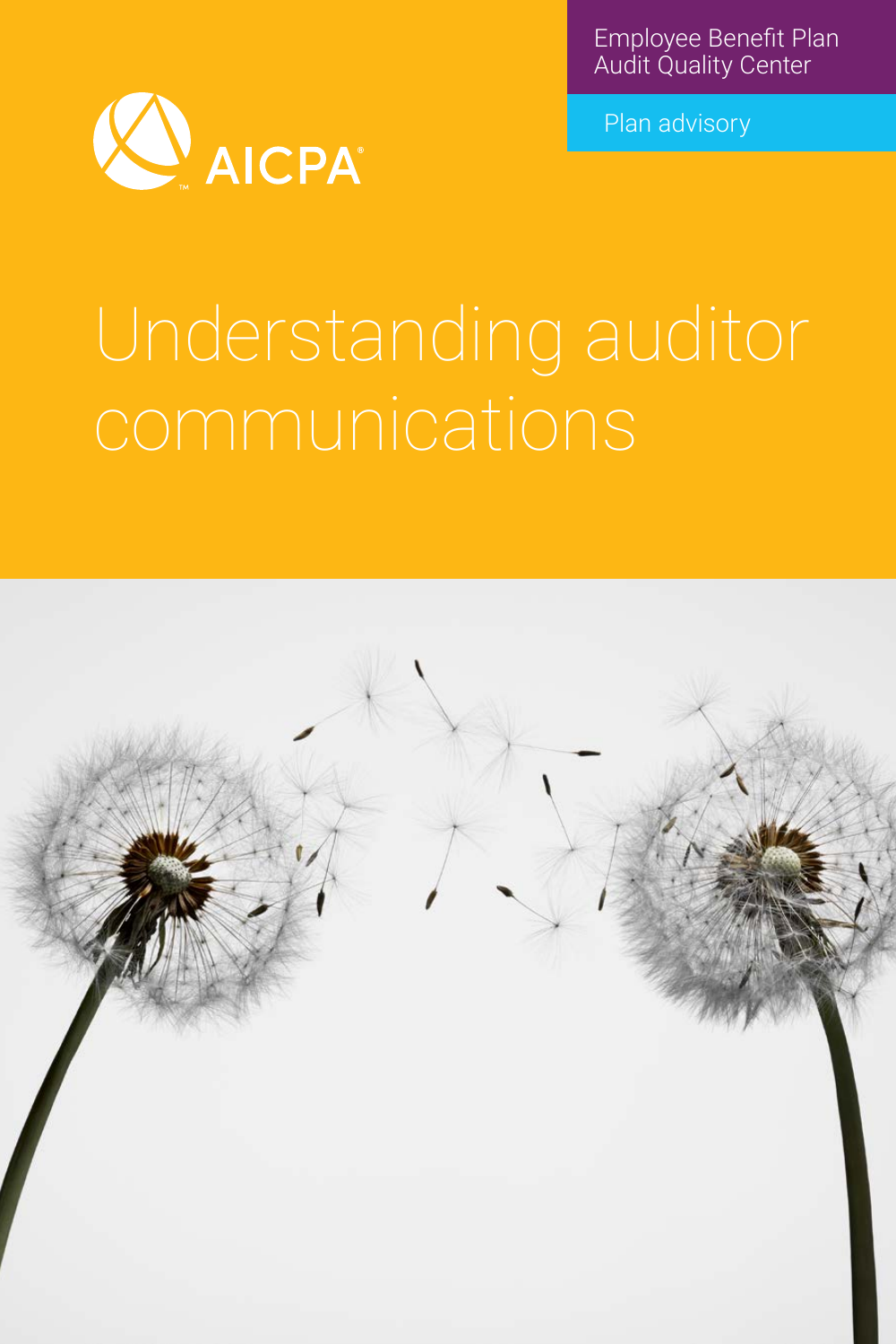This publication may be freely reproduced and distributed for intra-firm and client service purposes, providing that the reproduced material is not in any way offered for sale or profit.



© 2010 American Institute of CPAs. All rights reserved. AICPA and American Institute of CPAs are trademarks of the American Institute of Certified Public Accountants and are registered in the United States, European Union and other countries. The Globe Design is a trademark owned by the Association of International Certified Professional Accountants and is licensed to the AICPA. 22979-374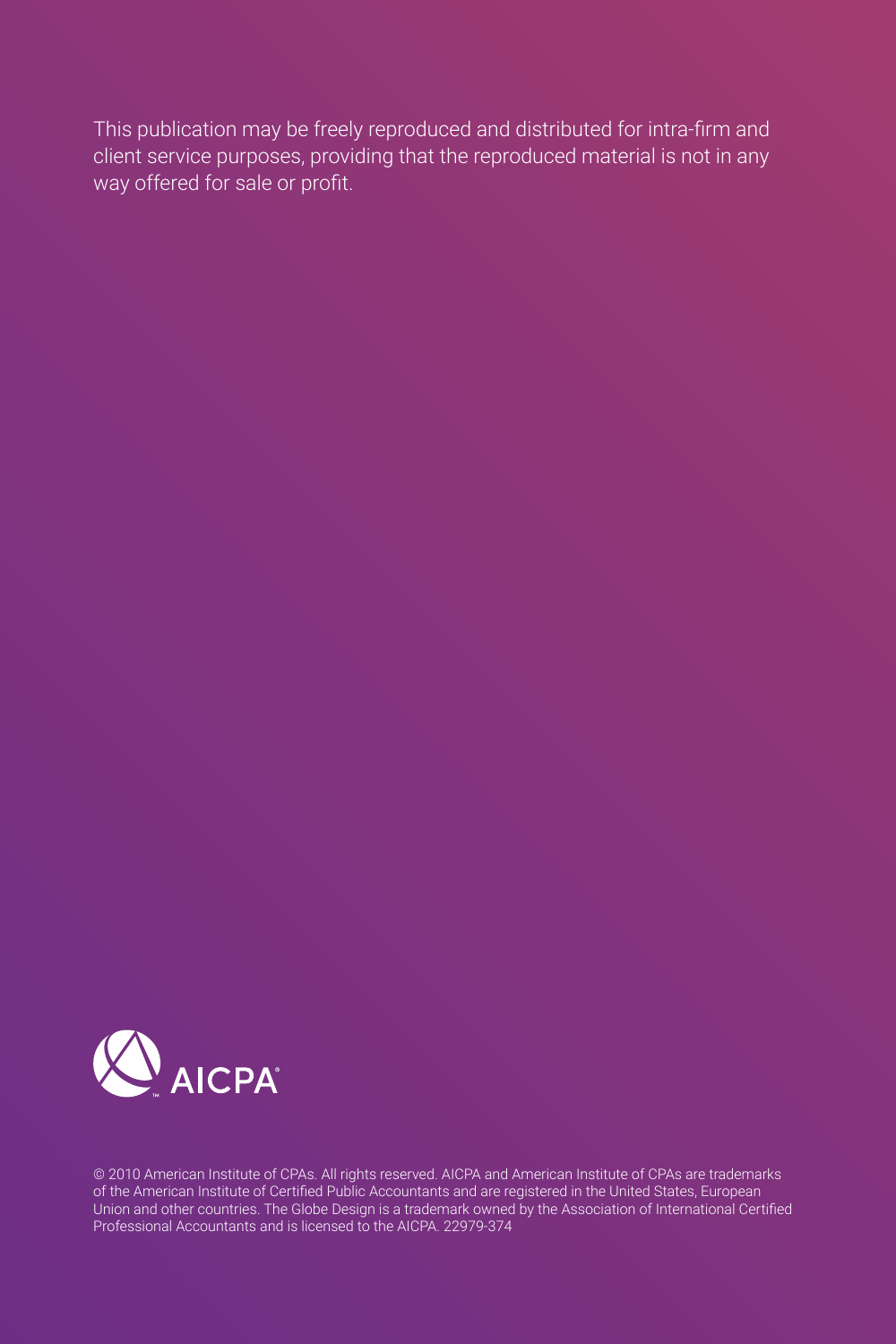## Contents

| 2  | Introduction                                                            |
|----|-------------------------------------------------------------------------|
| 3  | An overview of auditor communications                                   |
| 3  | Auditors communication with those charged<br>with governance            |
| 6  | Engagement letters                                                      |
| 9  | Management representation letters                                       |
| 13 | Communications about internal control matters<br>identified in an audit |
| 18 | Management letters and verbal communications                            |
| 19 | How auditor communications can help you                                 |
| 20 | Where to obtain additional information about<br>auditor communications  |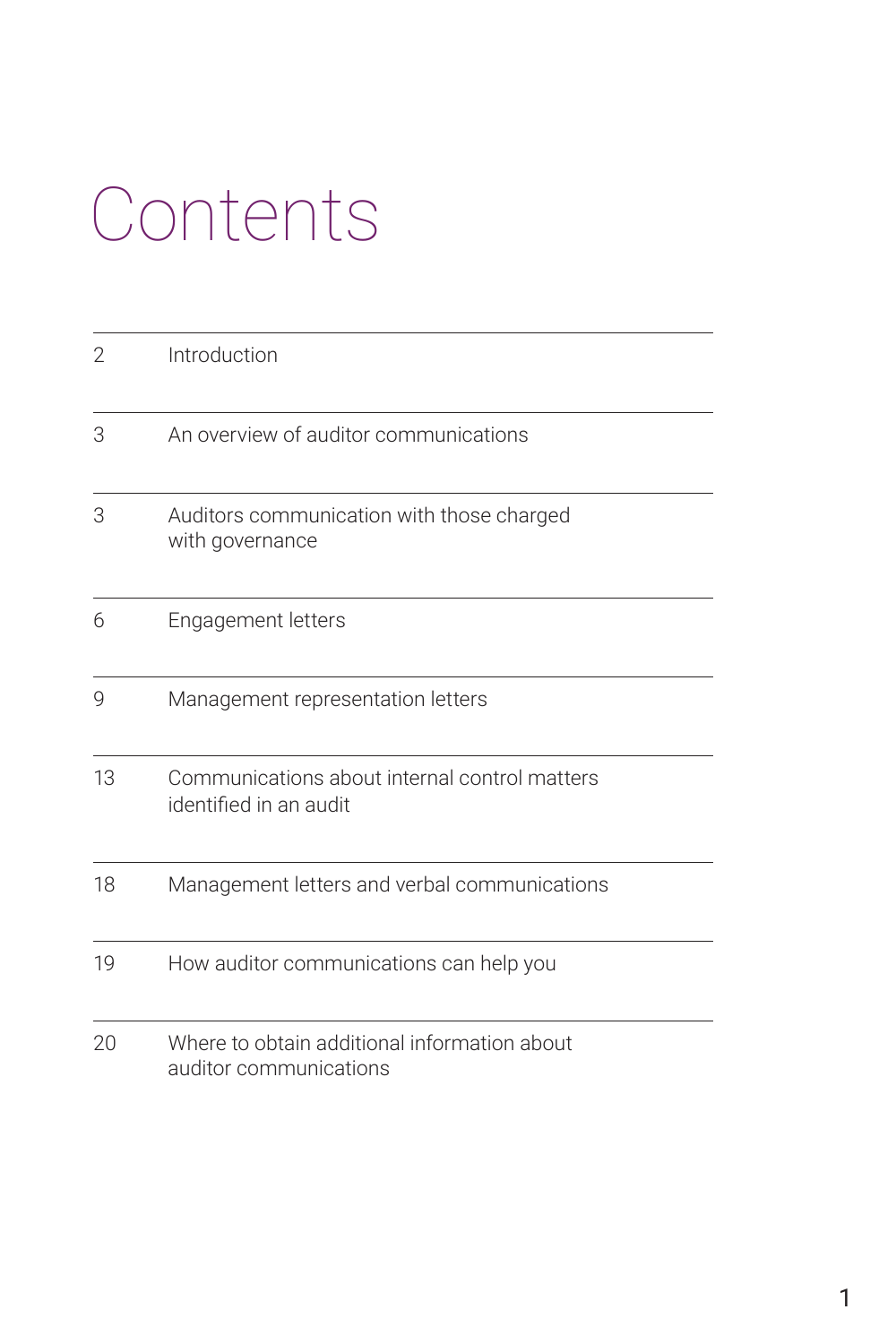# Introduction

The AICPA Employee Benefit Plan Audit Quality Center has prepared this advisory to assist you as a plan sponsor, plan administrator, trustee, audit committee, employee benefit plan committee, administrative committee, or investment committee in better understanding the various communications that may be initiated by your plan auditor.

This advisory discusses:

- An overview of auditor communications
- Auditor's communication with those charged with governance
- Engagement letters
- Management representation letters
- Communications about internal control matters identified in an audit
- Management letters and verbal communications
- How auditor communications can help you
- Where to obtain additional information about auditor communications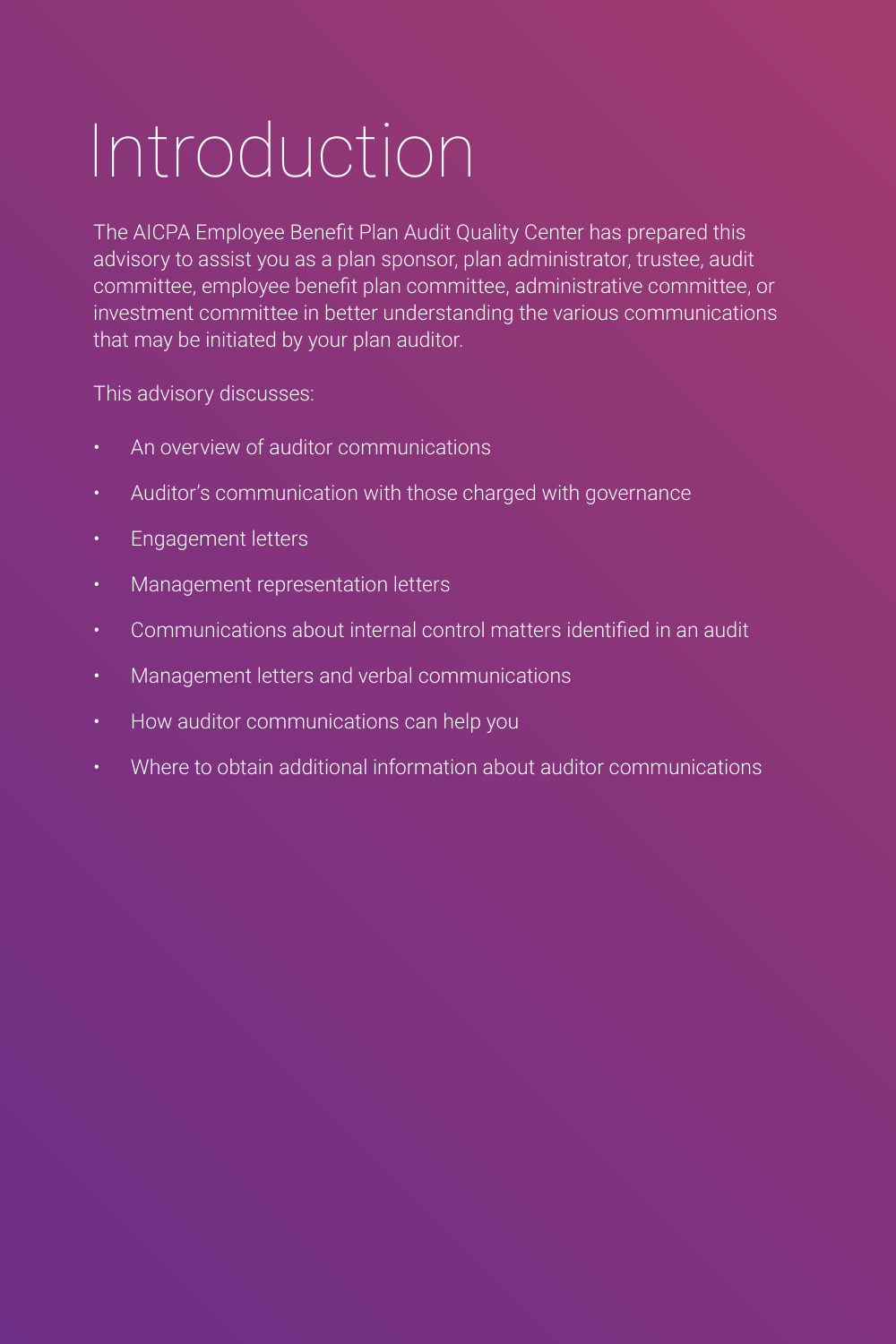### An overview of auditor communications

Communications with your auditor come in various forms – many are required by professional standards. The communications can be made at any time throughout the audit: during the planning stage, during fieldwork, and many times after the auditor's report is issued. Some communications will be formalized in writing, while others will be verbal communications. The communications will address various issues such as the nature and parameters of the engagement, plan internal control matters, and audit findings and recommendations for improvement. The following sections provide information about the communications you may expect from your plan auditor.

### Auditor's communication with those charged with governance

Auditors are required to make certain communications to "those charged with governance" – that is, the person(s) with responsibility for overseeing the strategic direction of the plan and obligations related to the accountability of the plan. The appropriate individual or group may vary depending on the matter to be communicated. For a single-employer employee benefit plan, persons charged with governance may include the audit committee of the plan sponsor or the appropriate group overseeing the financial reporting process of the plan, such as the employee benefit committee, administrative committee, plan administrator or responsible party. For a multiemployer plan, those charged with governance ordinarily will be the board of trustees. When the appropriate party with whom to communicate is not clearly identifiable, your auditor may consult with plan management or others who are responsible for engaging the auditor, to identify the relevant person(s) within your plan's governance structure with whom he or she will communicate.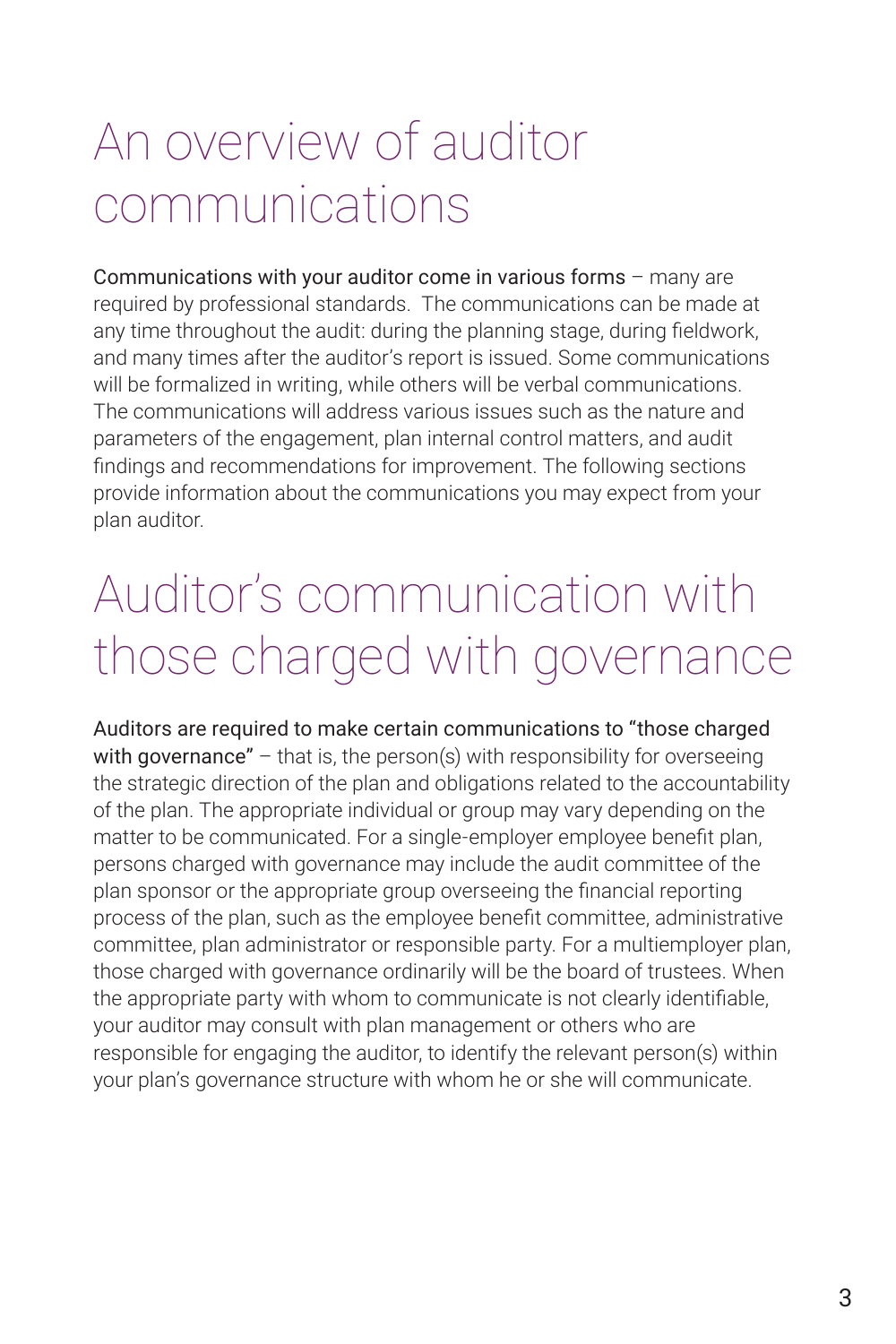Persons charged with governance of your plan can expect to receive communications from your plan auditor  $-$  either verbal or written  $-$  at various stages during the audit process. The required and/or encouraged communications by the auditor to those charged with governance include information about the responsibilities of the auditor in relation to the financial statement audit, an overview of the scope and timing of the audit, and any matters that occur during the audit that would be relevant to the persons charged with governance in overseeing the financial reporting process.

Such communications will probably take place during all phases of the audit, as the communications should be performed on a sufficiently timely basis to enable those charged with governance to take appropriate action, when needed. Auditors are not required to make these communications in writing unless, in the auditor's professional judgment, verbal communication would not be adequate. However, professional standards do require that the communications be two-way (i.e., the persons charged with governance actively acknowledge receipt and understanding of the communication). As such, these communications also provide a means for the auditor to obtain information from those charged with governance of your plan that may be relevant to the audit. Following is a list of some of the possible topics that your auditor may want to discuss with persons charged with governance of your plan and the possible timing of such communications:

Beginning of the audit (these communications may be addressed in the engagement letter – see the Engagement letters section on page 6):

- The auditor's responsibility under generally accepted auditing standards (GAAS)
- The planned scope and timing of the audit

#### During the audit:

- Significant findings and issues from the audit
- Difficulties or disagreements with management and/or third party providers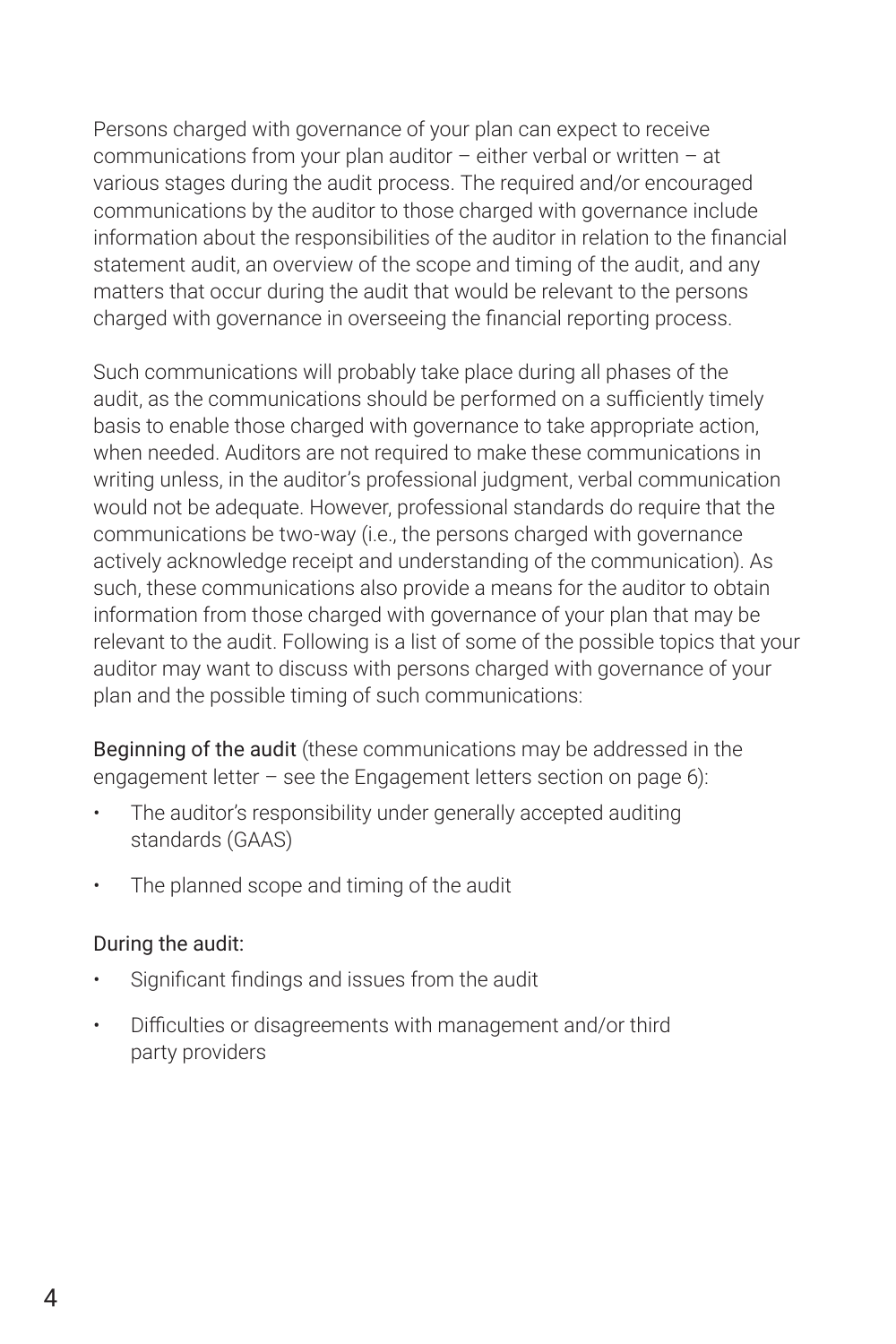#### End of the audit:

- Significant findings and issues from the audit
- Any management letter comments (see the Management Letters and Verbal Communications section on page 18)
- Communications about internal control related matters (see the Communications About Internal Control Related Matters Identified in an Audit section on page 13)
- Uncorrected misstatements to the financial statements
- Material audit adjustments to the financial statements
- Significant issues that were discussed with management

Auditors are required to make communications to those charged with governance, even if they know that management is communicating the same information to them.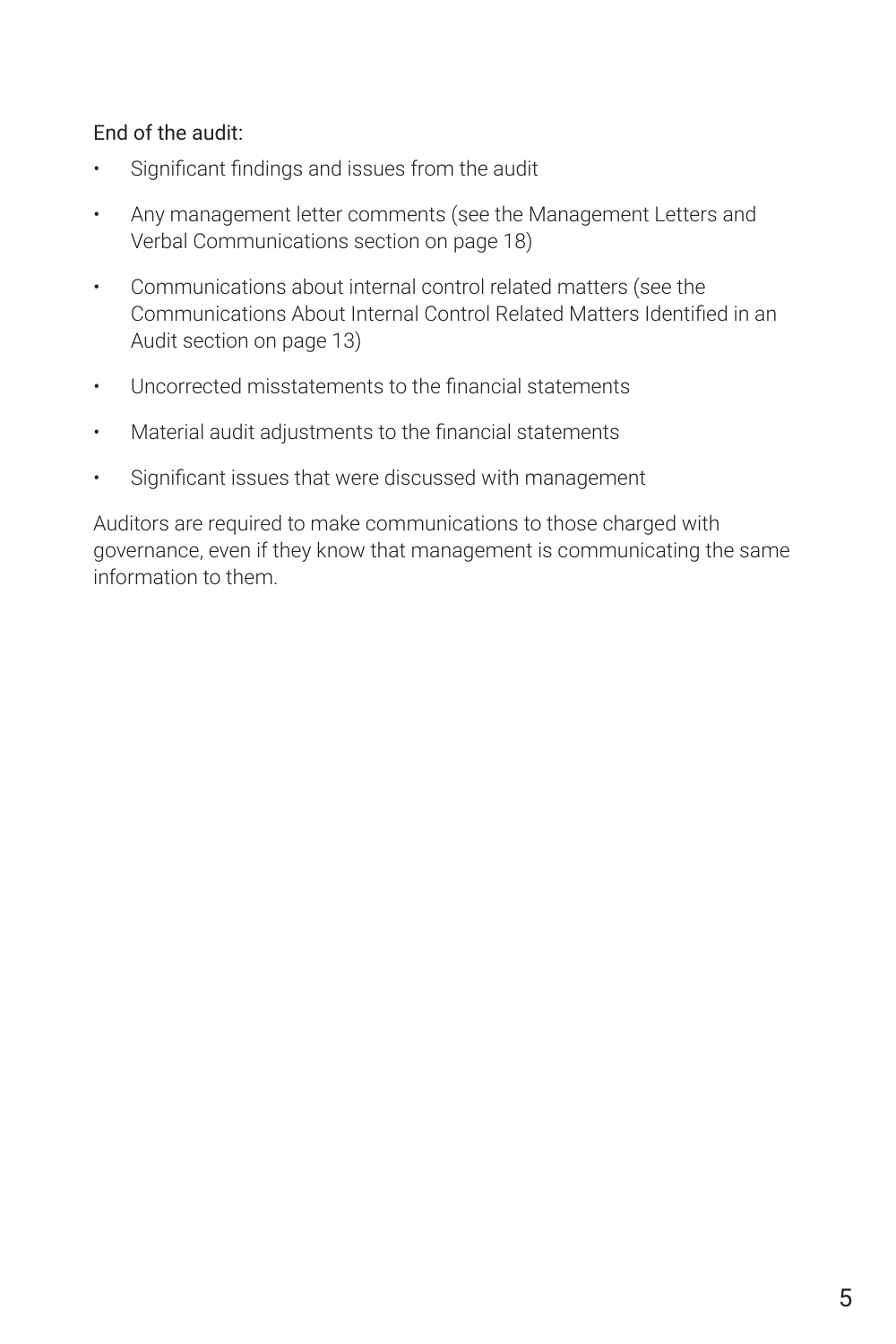## Engagement letters

#### Engagement letters establish an understanding with the client about the scope of services to be performed.

Typically, this understanding is obtained during the planning phase of the audit, before the auditor performs any significant audit procedures. It may need to be updated during the course of the audit if the scope of the audit changes. Following is a list of matters regarding plan management's responsibilities and the auditor's responsibilities that you can expect to see in the engagement letter (this list is not intended to be all-inclusive):

Management is responsible for:

- Understanding that the objective of the audit is the expression of an opinion on the financial statements.
- The plan's financial statements and the selection and application of the accounting policies.
- Establishing and maintaining effective internal control over financial reporting.
- Designing and implementing programs and controls to prevent and detect fraud.
- Identifying and ensuring that the plan complies with the laws and regulations applicable to its activities.
- Making all financial records and related information available to the auditor.
- Providing the auditor with a letter at the conclusion of the engagement that confirms certain representations made during the audit.
- Adjusting the financial statements to correct material misstatements and for affirming to the auditor in the management representation letter that the effects of any uncorrected misstatements aggregated by the auditor during the current engagement and pertaining to the latest period presented are immaterial, both individually and in the aggregate, to the financial statements taken as a whole.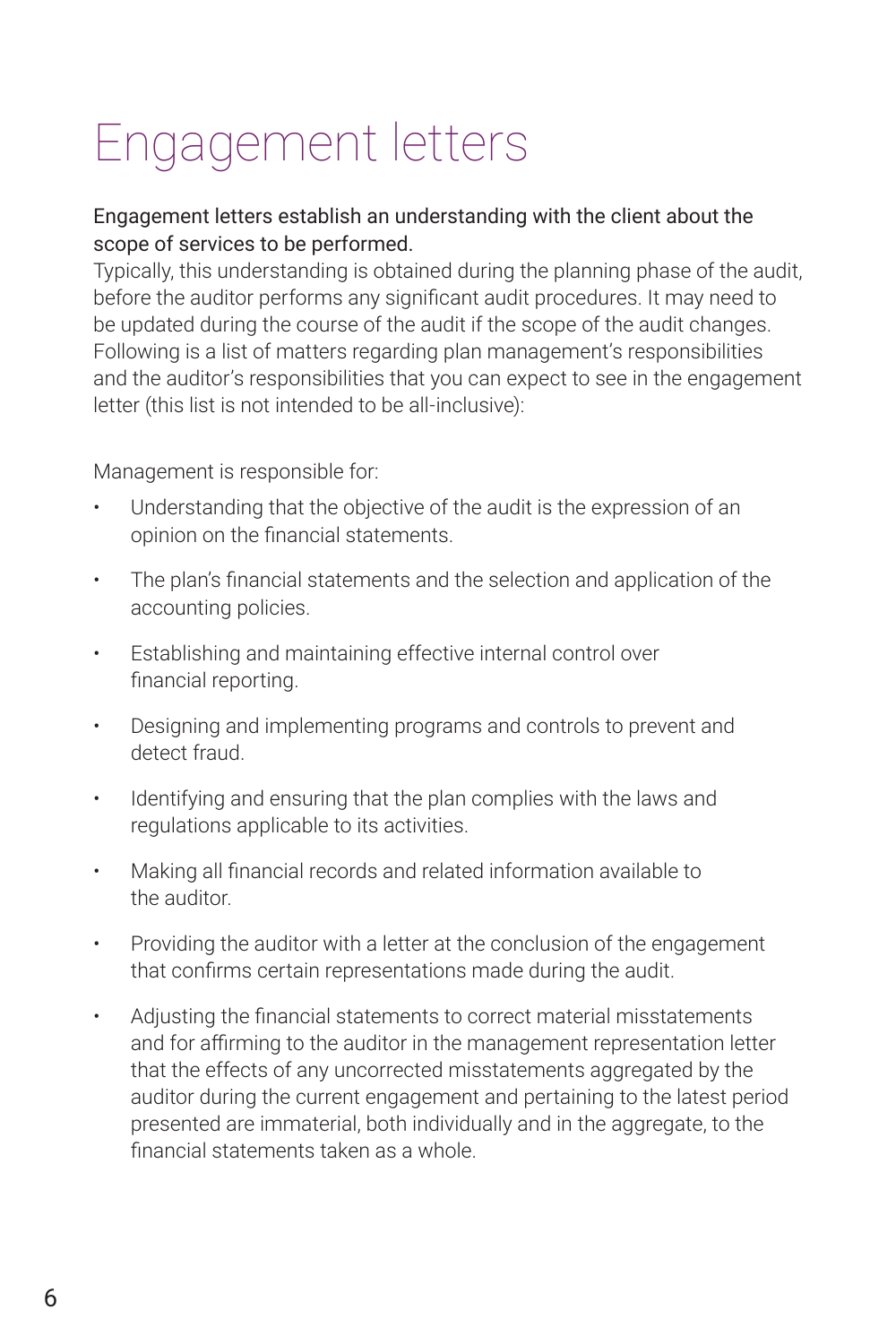The auditor is responsible for:

- Conducting the audit in accordance with GAAS. For plans that file a Form 11-K with the Securities and Exchange Commission (SEC), that audit is also conducted in accordance with standards of the Public Company Accounting Oversight Board.
- Obtaining reasonable rather than absolute assurance about whether the financial statements are free of material misstatement, whether caused by error or fraud. Accordingly, a material misstatement may remain undetected. Also, an audit is not designed to detect error or fraud that is immaterial to the financial statements.
- Obtaining an understanding of the plan and its environment, including its internal control, sufficient to assess the risks of material misstatement of the financial statements and to design the nature, timing and extent of further audit procedures. An audit is not designed to provide assurance on internal control or to identify significant deficiencies or material weaknesses.
- Making communications to those charged with governance in accordance with generally accepted auditing standards.

In addition to the above items, the engagement letter may address the following benefit plan-specific items:

- Detailing the estimated fees and billing arrangements.
- Whether the engagement represents a full-scope or a limited-scope audit as allowed under the DOL rules and regulations.
- Management's responsibility for establishing an accounting and financial reporting process for determining fair value measurements.
- The auditor's responsibility with respect to any supplemental schedules required by the DOL accompanying the basic financial statements.
- The auditor's responsibility with respect to consideration of the plan's qualification for tax-exempt status, with sufficient specificity to make clear that the audit does not contemplate an opinion on plan tax qualification.
- The auditor's responsibility with respect to information in the Annual Report on Form 5500.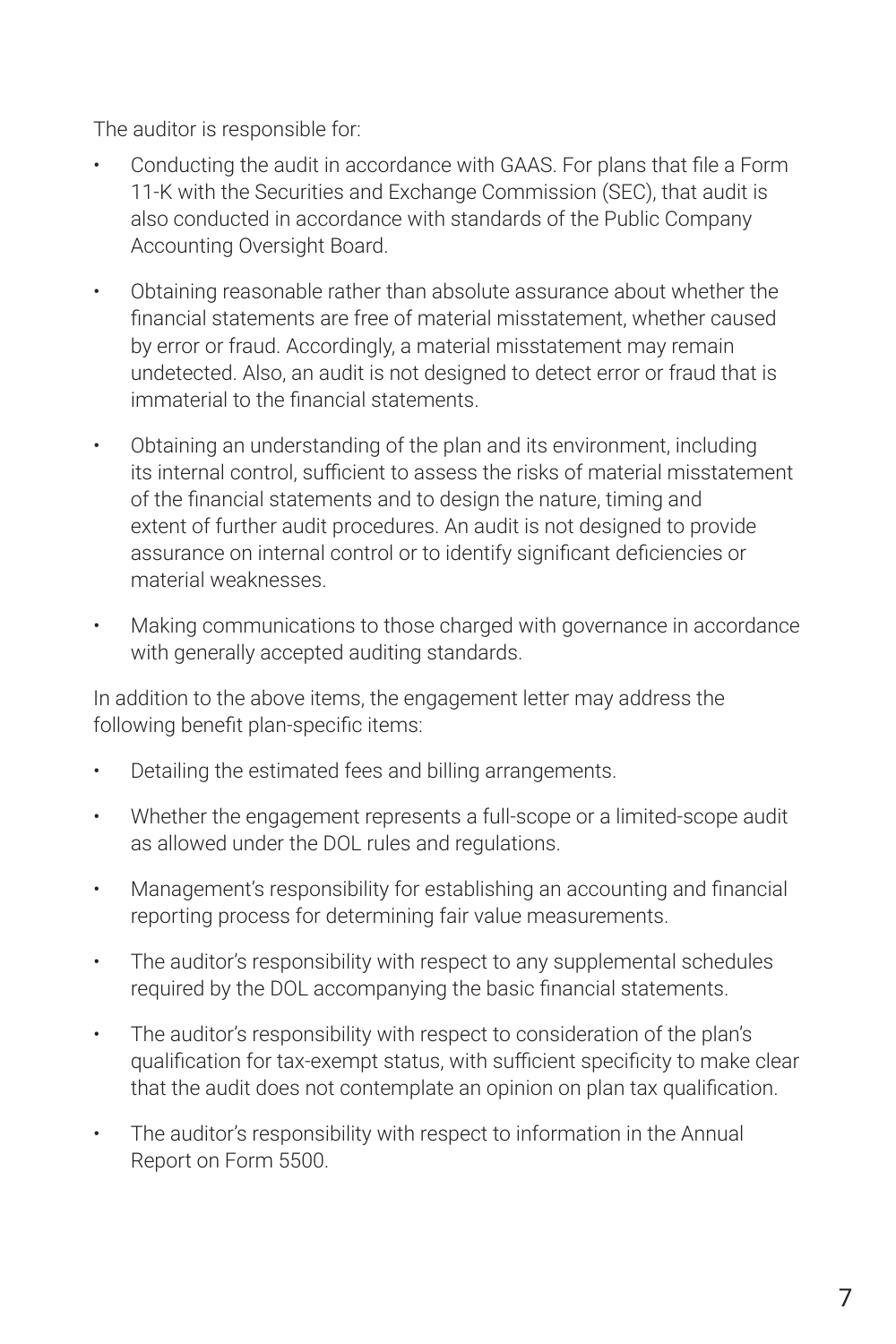- The auditor's responsibility with respect to reporting matters that come to the auditor's attention regarding lack of compliance with ERISA requirements, making it clear that the audit does not encompass procedures specifically directed at determining such compliance.
- Whether, due to the complex or subjective nature of the subject matter, the audit may require the special skills and knowledge of a specialist.
- The auditor's responsibility with respect to electronic filings.
- The effects of other regulations or laws, such as Sarbanes-Oxley Act of 2002, the Health Insurance Portability and Accountability Act of 1996 (HIPAA), and the Pension Protection Act of 2006.
- If applicable, the involvement of third party service providers or affiliates of the public accounting firm on the audit engagement.
- That the Department of Labor may request certain workpapers be made available pursuant to their authority by law or regulation.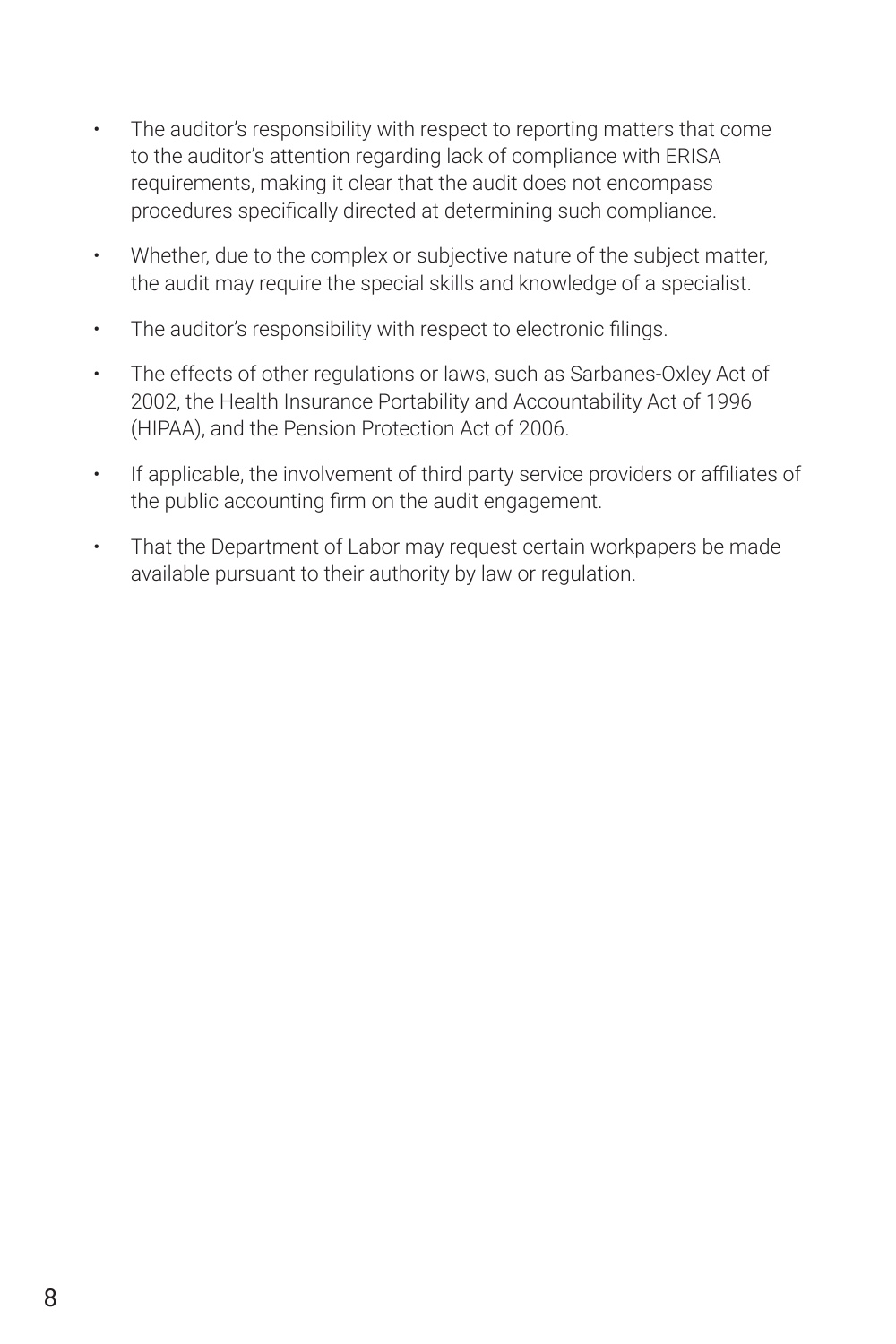#### Management representation letters

#### Your auditor will request certain written representations from plan management.

For your plan audit, the written representations normally will be obtained from the plan administrator or other parties performing the plan's management function for all financial statements and periods covered by the auditor's report. The specific written representations your auditor will request depend on the circumstances of the engagement and the nature and basis of presentation of your plan's financial statements. If your auditor is performing an audit in accordance with GAAS, plan management can expect to be asked to make specific representations related to the following matters (this list is not intended to be all-inclusive).

Financial statements:

- Management's acknowledgment of its responsibility for the fair presentation in the financial statements of net assets available for plan benefits, changes in net assets available for plan benefits, statement of benefit obligations and statement of changes in benefit obligations in conformity with Generally Accepted Accounting Principles (GAAP).
- Management's belief that the financial statements are fairly presented in conformity with GAAP.

Completeness of information:

- Availability of all financial records and related data.
- Completeness and availability of all minutes of meetings of plan committees, trustee or directors, and committees of directors.
- Communications from regulatory agencies concerning noncompliance with or deficiencies in financial reporting practices.
- Absence of unrecorded transactions.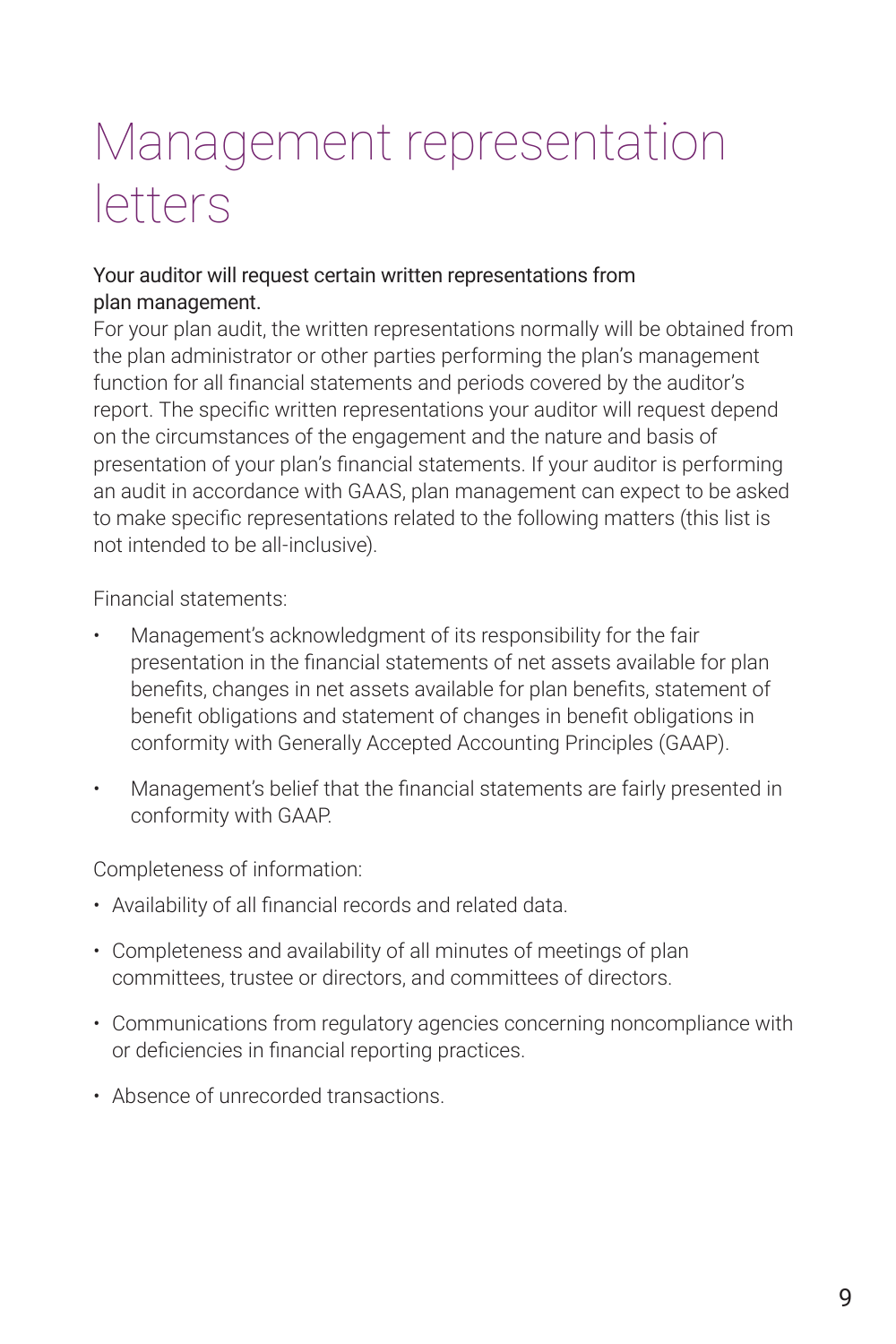Recognition, measurement and disclosure:

- Management's belief that the effects of any uncorrected financial statement misstatements aggregated by the auditor during the current engagement and pertaining to the latest period presented are immaterial, both individually and in the aggregate, to the financial statements taken as a whole.
- Management's acknowledgment of its responsibility for the design and implementation of programs and controls to prevent and detect fraud.
- Knowledge of fraud or suspected fraud affecting the plan involving (1) management, (2) employees who have significant roles in internal control, or (3) others where the fraud could have a material effect on the financial statements.
- Knowledge of any allegations of fraud or suspected fraud affecting the plan received in communications from employees, former employees, regulators or others.
- Plans or intentions that may affect the carrying value or classification of assets or liabilities.
- Information concerning related-party transactions and amounts receivable from or payable to related parties.
- Guarantees, whether written or verbal, under which the plan is contingently liable.
- Significant estimates and material concentrations known to management that are required to be disclosed in accordance with applicable accounting standards.
- Violations or possible violations of laws or regulations whose effects should be considered for disclosure in the financial statements or as a basis for recording a loss contingency.
- Unasserted claims or assessments that the plan's lawyer has advised are probable of assertion and must be disclosed in accordance with applicable accounting standards.
- Other liabilities and gain or loss contingencies that are required by applicable accounting standards to be accrued or disclosed.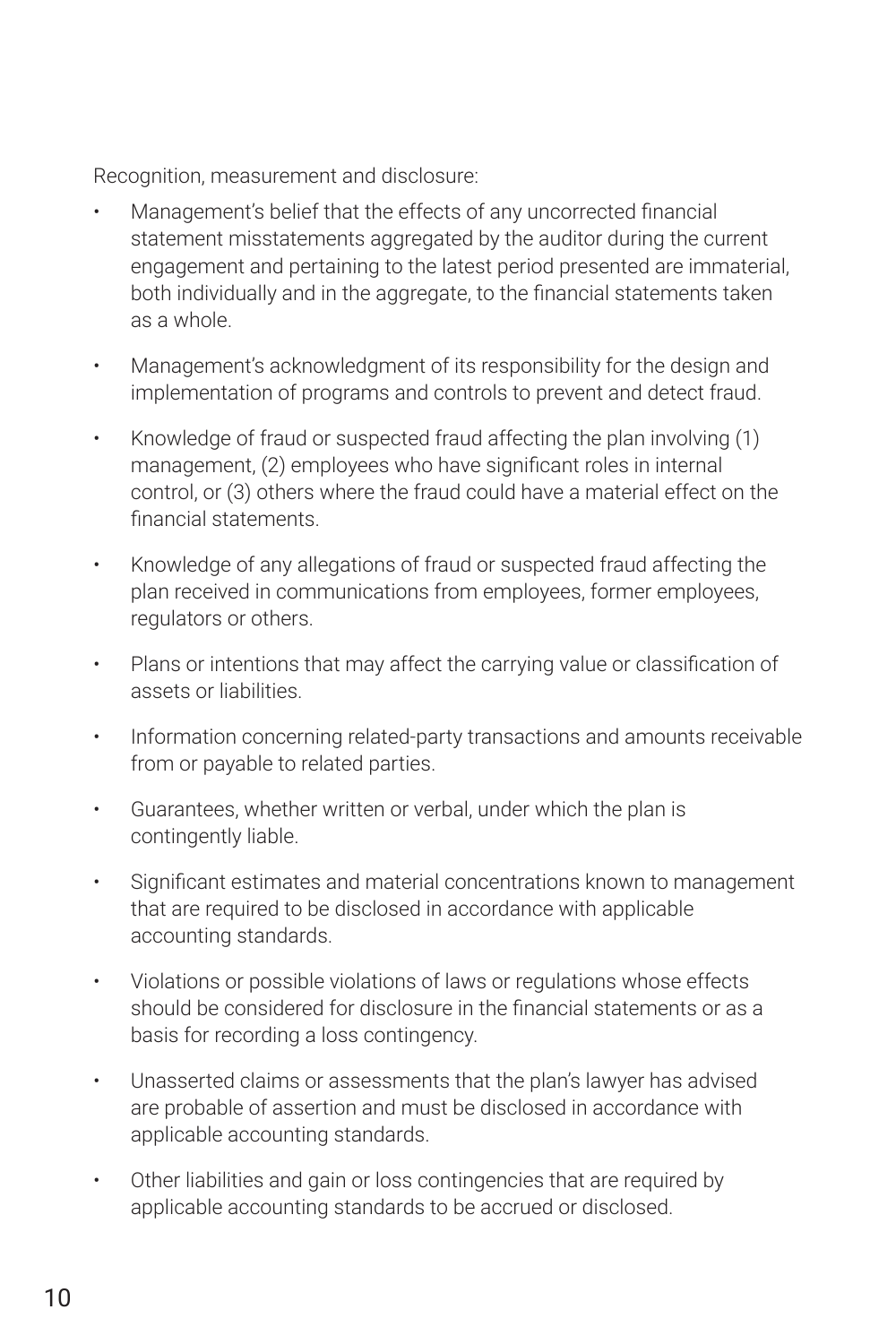- Satisfactory title to assets, liens or encumbrances on assets, and assets pledged as collateral.
- Compliance with aspects of contractual agreements that may affect the financial statements.

Subsequent events:

• Information concerning subsequent events.

Because the representation letter typically is tailored to include additional representations specific to an entity's business or industry, your plan auditor may also ask for representations about the following:

- Whether financial circumstances are strained, with disclosure of management's intentions and the plan's ability to continue as a going concern.
- Whether the possibility exists that the value of specific significant longlived assets may be impaired.
- Whether the work of a specialist has been used by the plan.
- Whether receivables have been recorded in the financial statements.
- Whether plan management has apprised the auditor of all communications, whether written or verbal, with regulatory agencies concerning the operation of the plan.
- Management's intention to not terminate benefit responsive investment contracts.
- The effect of new accounting standards.
- The adequacy of all allowances for receivables.
- The information contained in the notes to the financial statements when the notes are in the opinion of plan management (or plan sponsor).
- The reasonableness of significant fair value assumptions, including whether they appropriately reflect management's intent and ability to carry out specific courses of action on behalf of the plan where relevant to the use of fair value measurements or disclosures.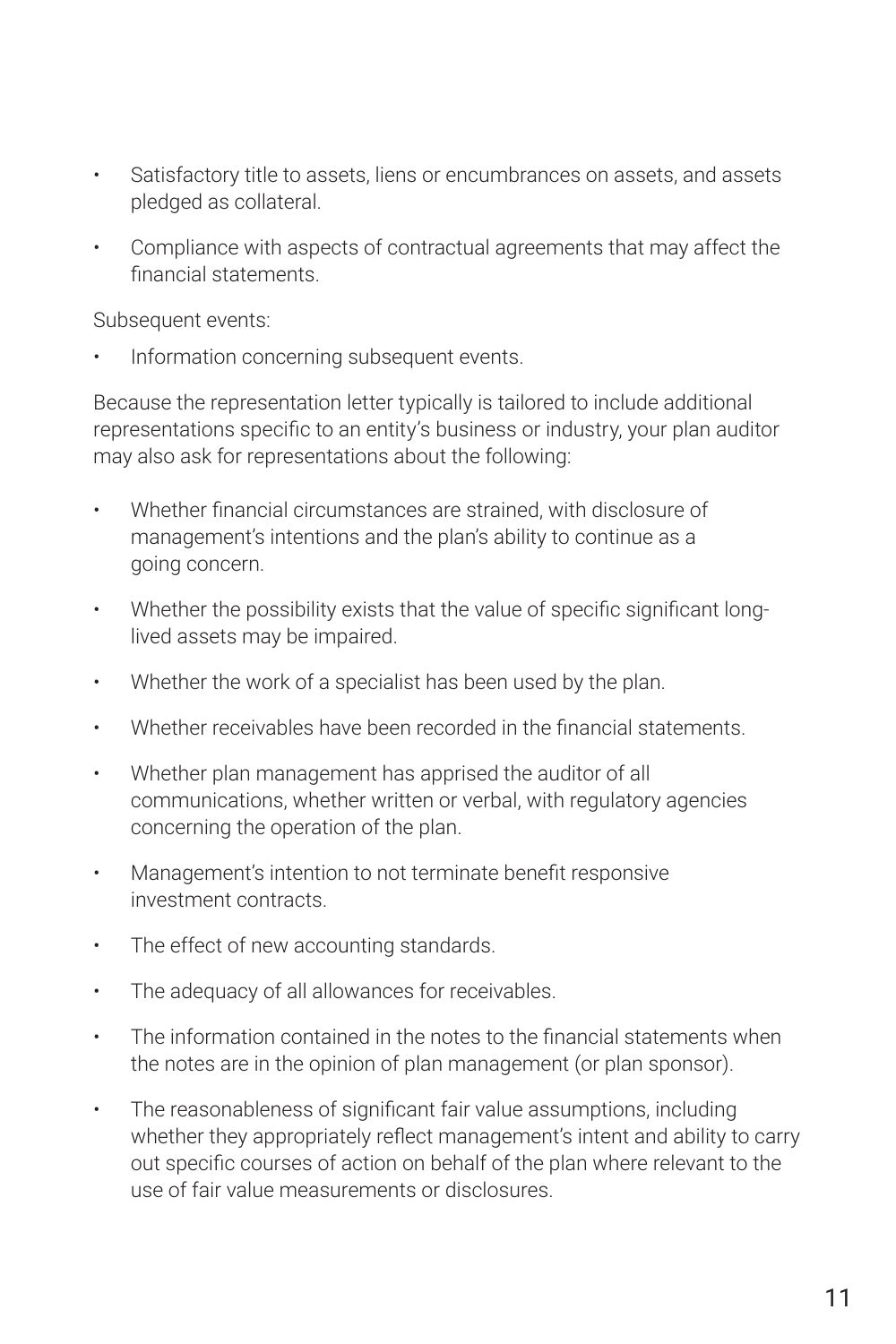- The appropriateness of the measurement methods, including related assumptions, used by management in determining fair value and the consistency in application of the methods.
- The completeness and adequacy of disclosures related to fair values.
- Whether subsequent events require adjustment to the fair value measurements and disclosures included in the financial statements other than normal market fluctuations.
- If the engagement is a limited-scope audit, the plan administrator's responsibilities as they relate to the completeness and accuracy of the trustee certification.
- Whether plan management has obtained and reviewed a service organization's report on internal control (if available) and are performing the applicable user controls.

You should be aware that if plan management refuses to furnish written representations that the auditor believes are necessary, it may constitute a limitation on the scope of the auditor's services sufficient to preclude the auditor from issuing an unqualified opinion on your plan's financial statements.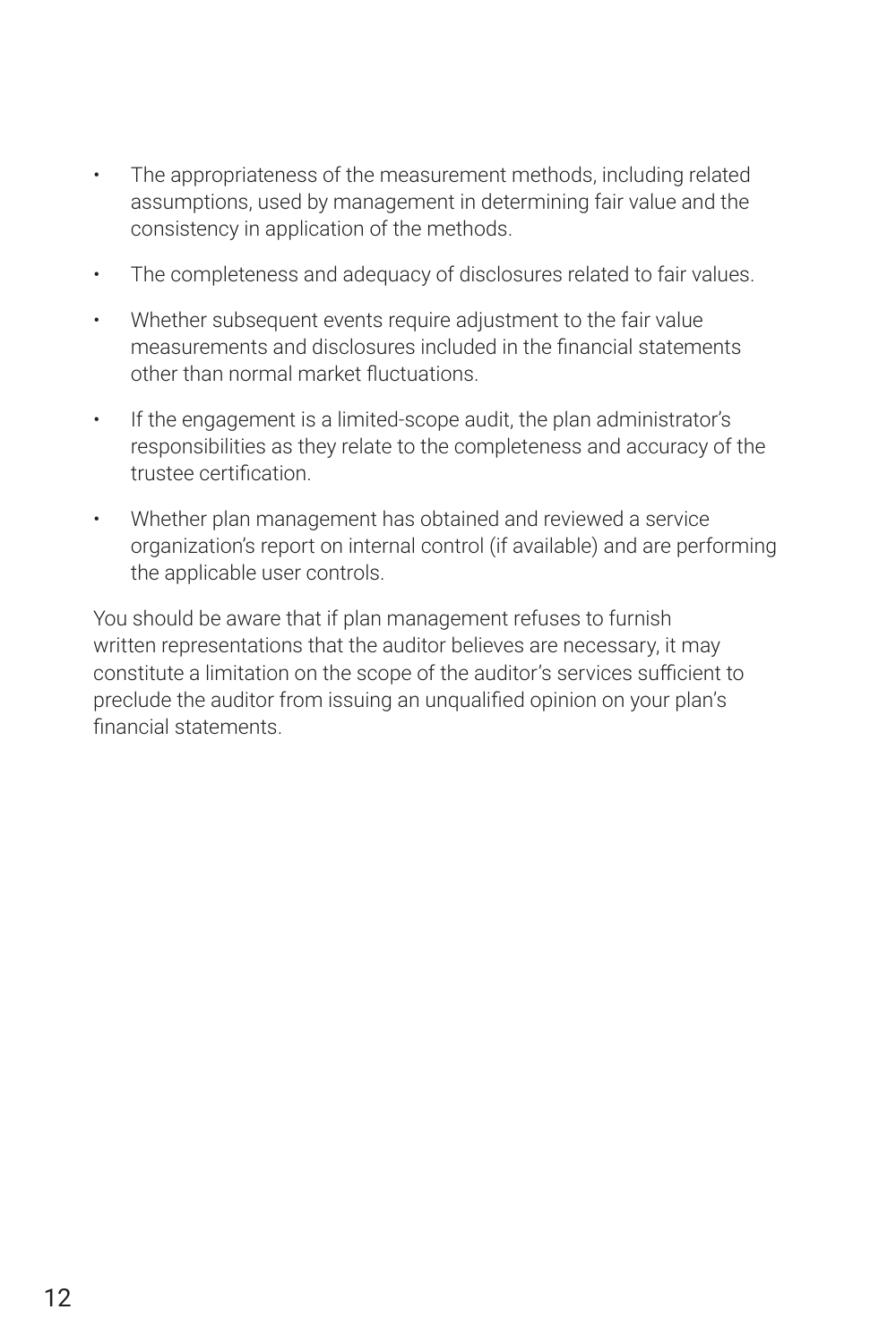### Communications about internal control related matters identified in an audit

Internal control is a process – effected by plan management and other personnel, and those charged with governance, and designed to provide reasonable assurance regarding the achievement of objectives in the reliability of financial reporting.

In performing an audit of your plan's financial statements, your auditors are required to obtain an understanding of the plan and its environment, including its internal control. In doing so, they may become aware of matters related to your plan's internal control that may be considered deficiencies in internal control, significant deficiencies or material weaknesses. Following is a description of each:

Deficiencies in internal control. A deficiency in internal control exists when the design or operation of a control does not allow management or employees, in the normal course of performing their assigned functions, to prevent, or detect and correct misstatements on a timely basis.

Significant deficiencies. A significant deficiency is a deficiency, or a combination of deficiencies, in internal control that is less severe than a material weakness, yet important enough to merit attention by those charged with governance.

Material weaknesses. A material weakness is a deficiency, or combination of deficiencies, in internal control, such that there is a reasonable possibility (as defined by professional literature) that a material misstatement of the entity's financial statements will not be prevented, or detected and corrected on a timely basis.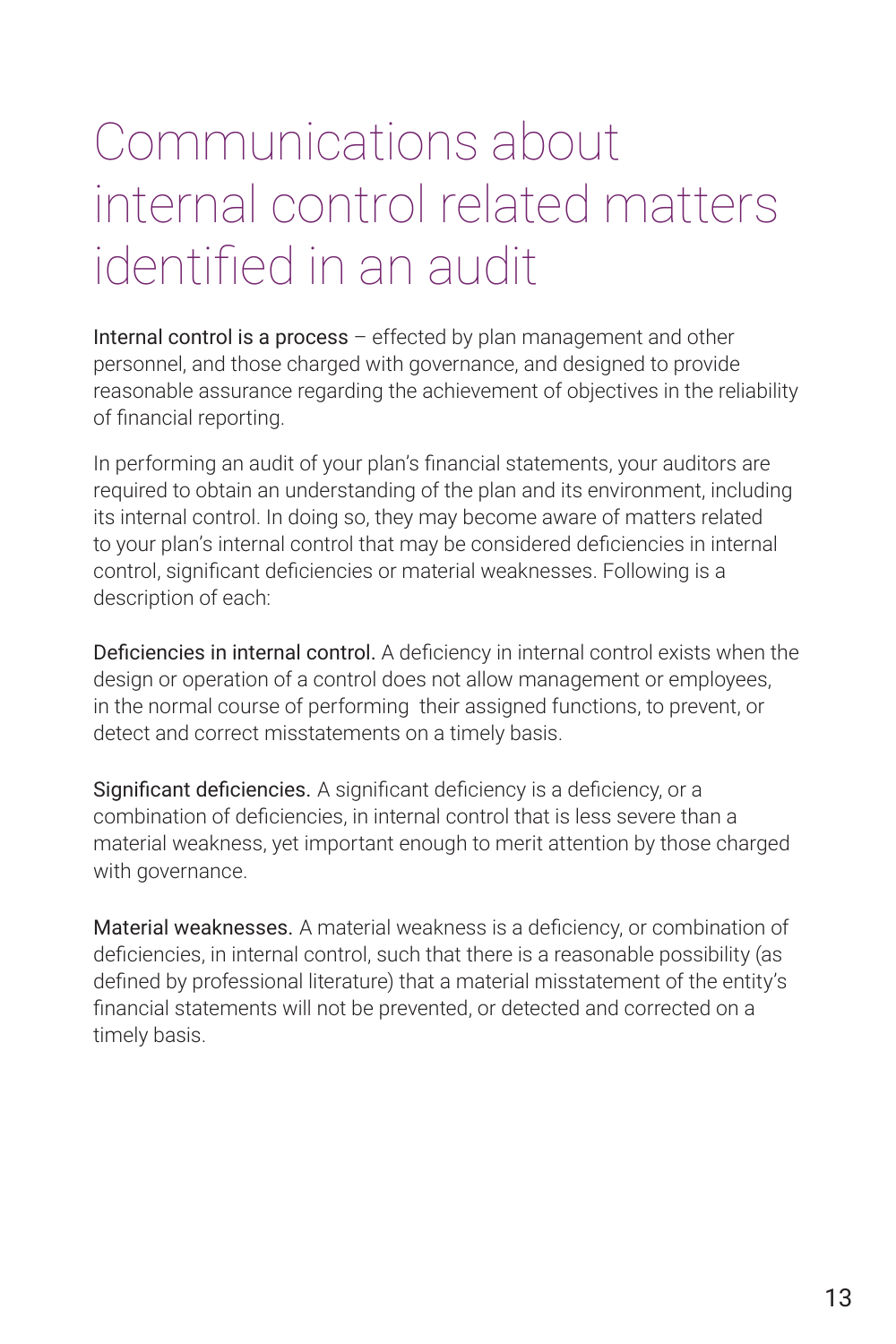Examples of circumstances that may be significant deficiencies or material weaknesses include:

- Inadequate design of controls over a significant account or process or in the preparation of the financial statements being audited.
	- Improper valuation of investments, especially alternative investments
	- Plan management must have the ability (methodology and process) to determine reasonableness of actuarial assumptions
	- Lack of controls over plan mergers and spin-offs, plan terminations and liquidation accounting
	- Lack of controls over accounting for plan amendments
	- Lack of controls when changing service providers and ensuring proper information has been transferred to the new service provider
	- Failure to properly present and disclose investments (such as securities lending activities, master trusts and alternative investments)
	- Inappropriate accounting and disclosure for allocated and unallocated contracts
	- Use of incorrect actuarial information in the plan financial statements, for example, the use of actuarial information prepared for the plan sponsor rather than for the plan itself
	- Inappropriate expense allocation between multiemployer plans or the sponsoring union
	- Expenses incurred but not reported (IBNR), calculated or recorded accurately
	- Failure to record discretionary employer contributions, especially in profit-sharing plans
	- Errors in census data that result in a material misstatement of obligation information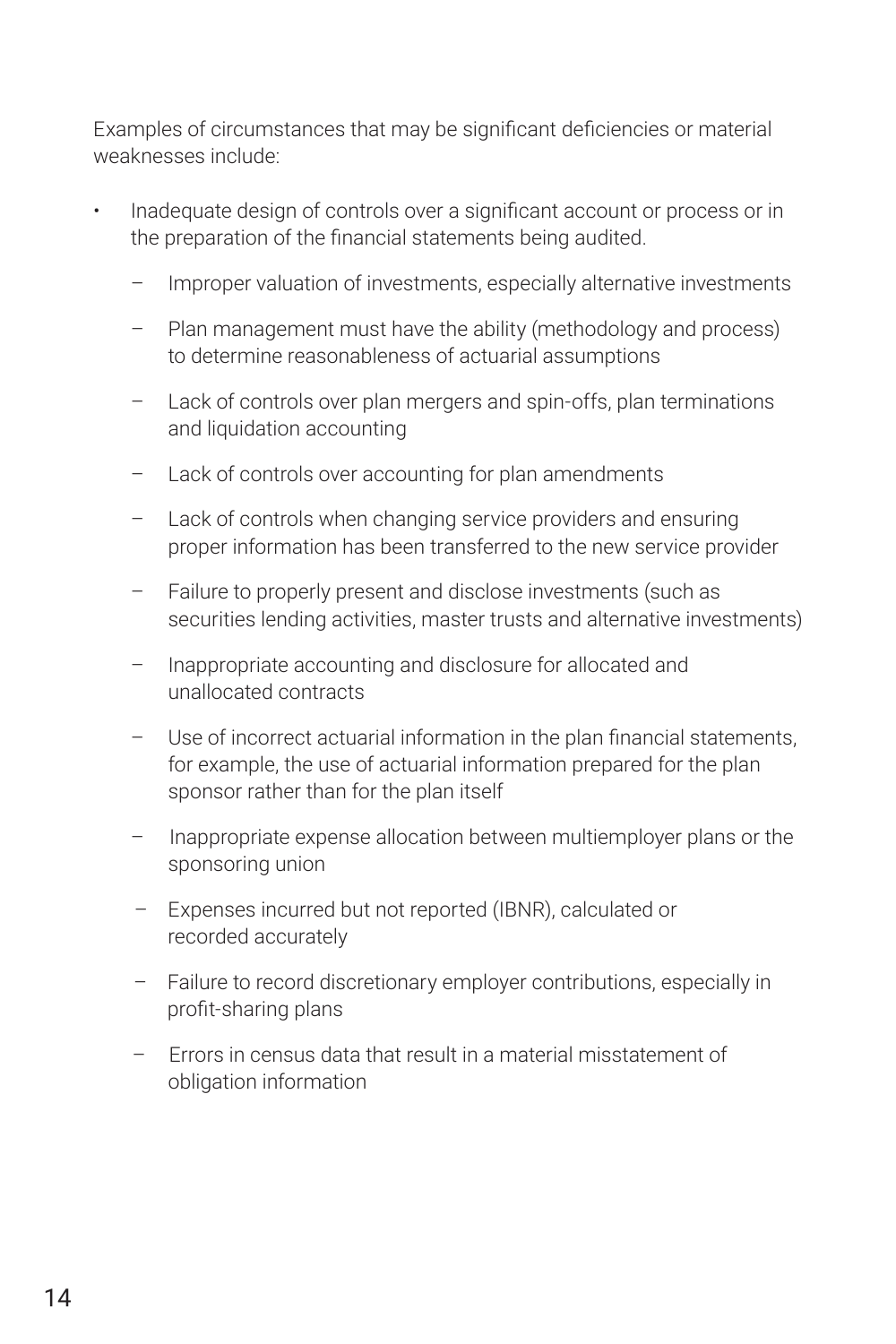- Insufficient control consciousness within the organization.
	- Plan sponsor has outsourced the administrative functions of the plan with no oversight by management, including not obtaining and reviewing a service organization's report on internal control, if available
	- Investing in alternative or complex investments without proper due diligence or consideration for the accounting, reporting or regulatory requirements
	- No oversight for monitoring claims paid in a health and welfare plan
	- Lack of performance of tax compliance testing such as discrimination testing or lack of taking appropriate corrective action when errors are found in such testing
	- For multiemployer plans, improper monitoring of cash received from contributing employers
- Employees or management who lack the qualifications and training to fulfill their assigned functions.
	- Plan sponsor does not have the ability to understand, prepare or review the financial statements

Essentially, the auditor evaluates the severity of each deficiency in internal control identified during the audit to determine whether the deficiency, individually or in combination, is a significant deficiency or a material weakness. The severity of a deficiency depends on (1) the magnitude of the potential misstatement resulting from the deficiency or deficiencies; and (2) whether there is a reasonable possibility that the plan's controls will fail to prevent, or detect and correct a misstatement of an account balance or disclosure. The severity of a deficiency does not depend on whether a misstatement actually occurred. For example, in a situation where the plan sponsor does not have the ability to prepare the plan financial statements, it likely would be considered at least a significant deficiency. And if the person responsible for financial reporting at your plan lacks the ability even to understand the financial statements prepared by the auditor, it likely would be considered a material weakness.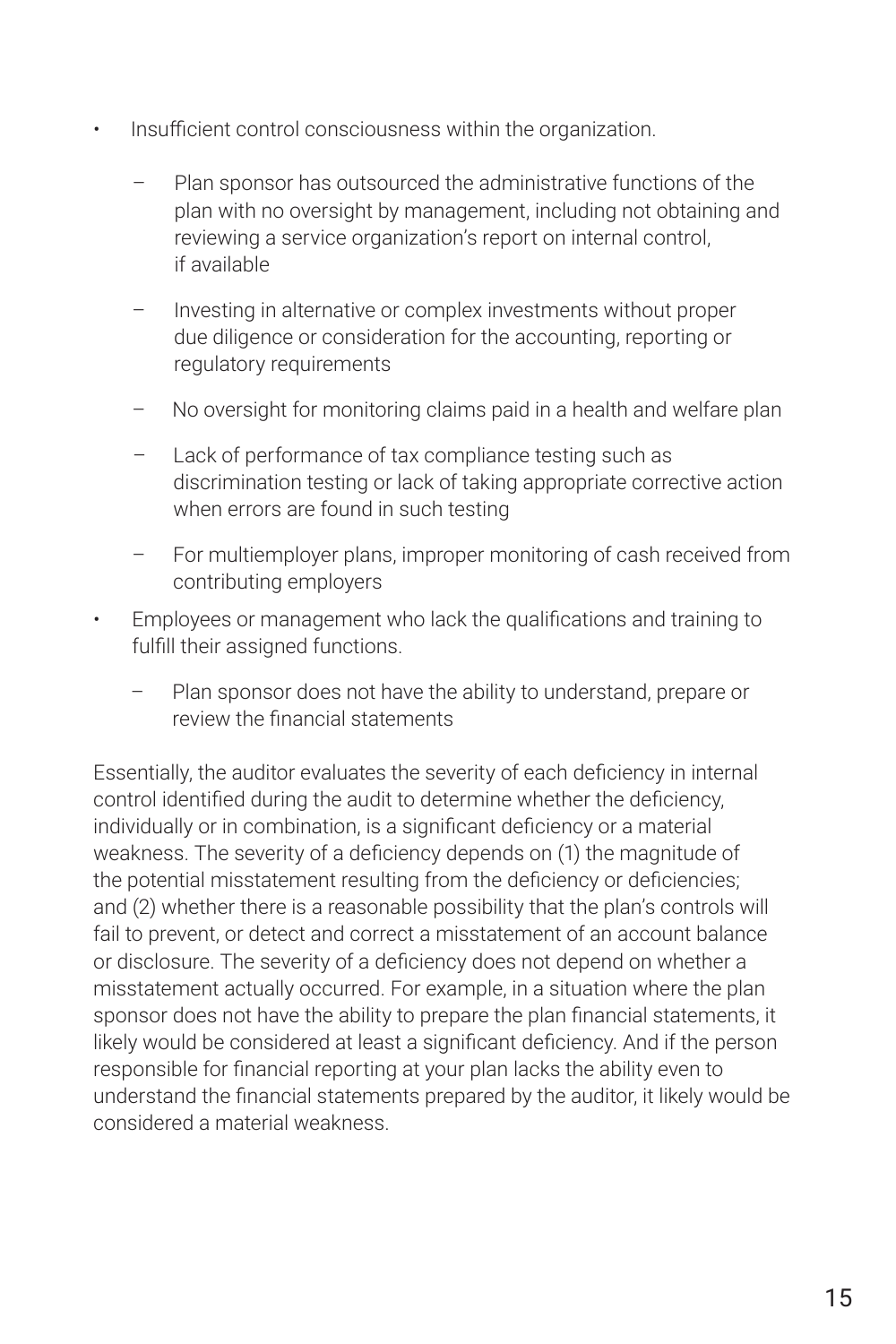Auditors are required to communicate to management and those charged with governance (see the discussion of persons charged with governance in the "Auditors Communication With Those Charged With Governance" section above) in writing, significant deficiencies and material weaknesses identified during the audit of your plan. This communication includes significant deficiencies and material weaknesses identified and communicated to management and those charged with governance in prior audits but not yet remediated. This means that the same matter will be included in the auditor's written communication until the deficiency is corrected.

The auditor should make this written communication no later than 60 days following the financial statement issuance date (or within 45 days for plans that file a Form 11-K with the SEC). Significant deficiencies and material weaknesses that your auditor communicated verbally during the audit because of their significance and the urgency for corrective follow-up action should ultimately be included in a written communication, even if such significant deficiencies or material weaknesses were corrected during the audit.

Although the auditor is not required to make recommendations for improving internal control, they are not precluded from making such recommendations. If your auditor does not identify any significant deficiencies, professional standards state that the auditor should not issue a written communication stating that no significant deficiencies were identified during the audit.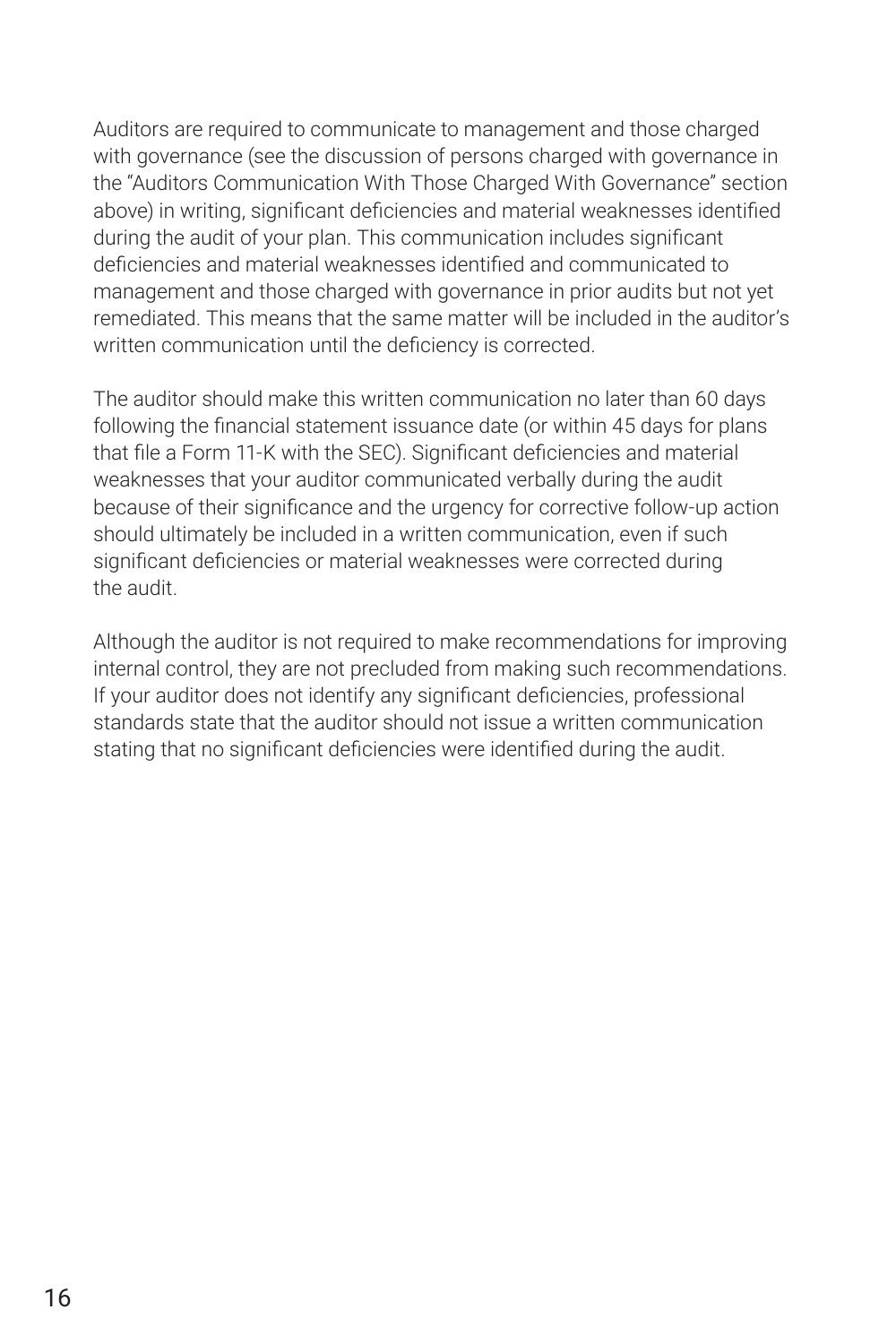If your auditor issues a written communication regarding internal control related matters identified in an audit of your plan, the following items should be included:

- A statement that indicates the purpose of the auditor's consideration of internal control was to express an opinion on the financial statements, but not to express an opinion on the effectiveness of the plan's internal control.
- A statement that indicates the auditor is not expressing an opinion on the effectiveness of internal control.
- A statement that indicates that the auditor's consideration of internal control was not designed to identify all deficiencies in internal control that might be significant deficiencies or material weaknesses.
- The definition of the term material weakness and, where relevant, the definition of the term significant deficiency.
- Identification of the matters that are considered to be significant deficiencies and those that are considered to be material weaknesses.
- A statement that indicates the communication is intended solely for the information and use of management, those charged with governance, and others within the organization and is not intended to be and should not be used by anyone other than these specified parties.

You may wish to be proactive and contact your auditor to inquire about the communication requirement and whether your plan should expect to receive such a letter, what deficiencies in internal control the auditor has identified, and any recommendations to improve the plan's internal controls. This will allow you additional time to evaluate the cost/benefit implications of improving your internal control in conjunction with your fiduciary duty to plan participants.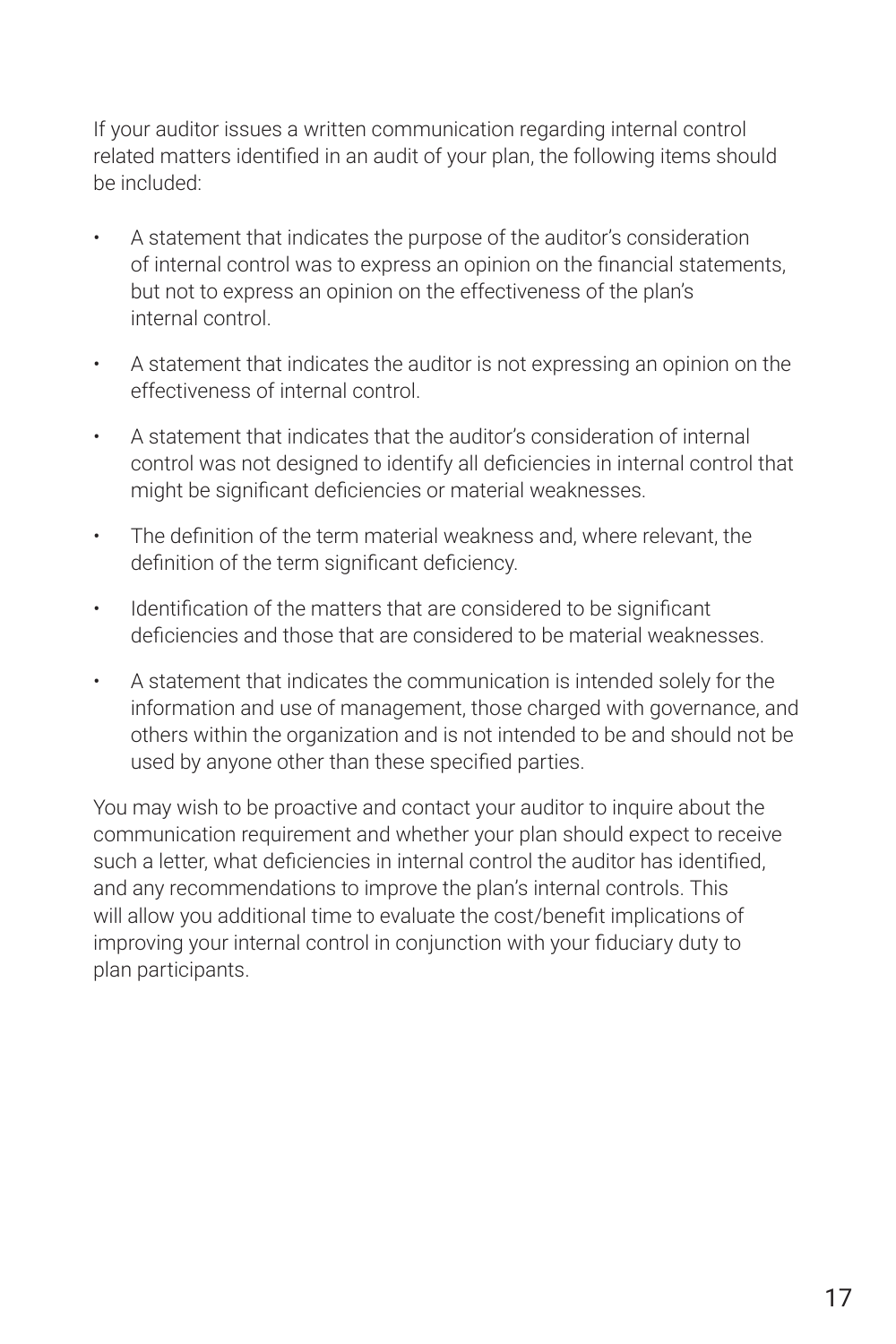### Management letters and verbal communications

As a value-added service, your auditor may make other communications not required by professional standards. Even if your plan auditor does not identify material weaknesses and/or significant deficiencies in internal control that would require written communication with management or those charged with governance, he or she may wish to communicate deficiencies in internal control or other issues or recommendations for improvement noted during the audit. Such comments generally are included in a "management letter." Management letters generally would document the deficiency in internal control or other issue and include a recommendation for remedying the situation. Some auditors may prefer to communicate such matters verbally in a face-to-face meeting.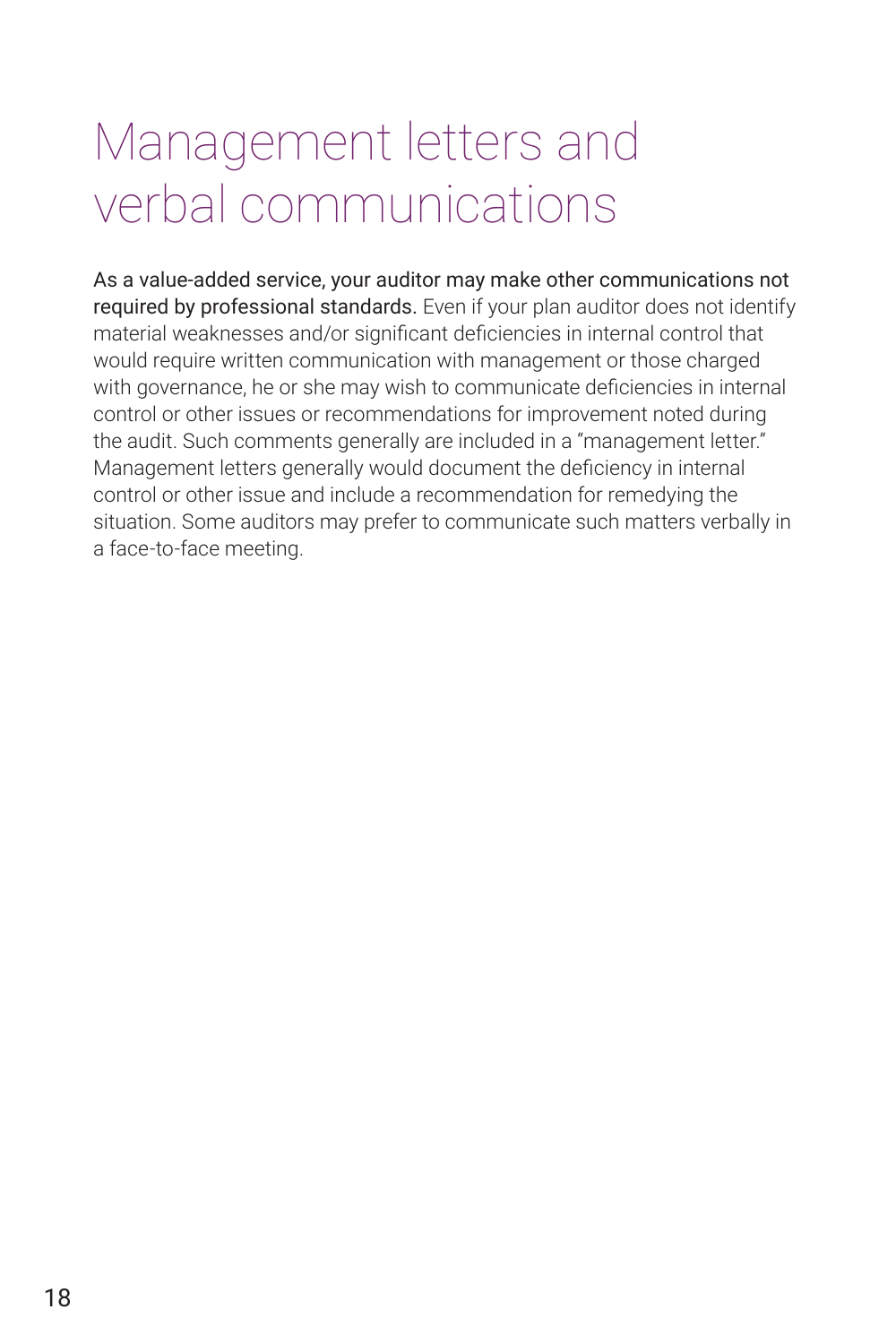### How auditor communications can help you

Auditor communications can provide valuable information to help you improve plan operations – and they can also help you meet your fiduciary responsibilities to plan participants. As a plan sponsor, administrator or trustee, your fiduciary responsibilities include plan administration functions such as maintaining the financial books and records of the plan, and to file a complete and accurate annual return/report for your plan on a timely basis. The communications discussed above will help keep you apprised of issues that may need to be addressed for you to fulfill these responsibilities.

In addition, because errors and fraud can and do occur, it is important that your plan management establish safeguards to prevent or detect such errors and fraud. This can be accomplished by implementing effective internal control over financial reporting. Communications about internal control matters identified in the audit will help improve your awareness of the importance of internal control over financial reporting, and will enable you to assess the costs and benefits of implementing adequate controls that minimize risk for misstatements in your financial reporting process, weigh the risks of each significant deficiency or material weakness, and determine whether and how to address them.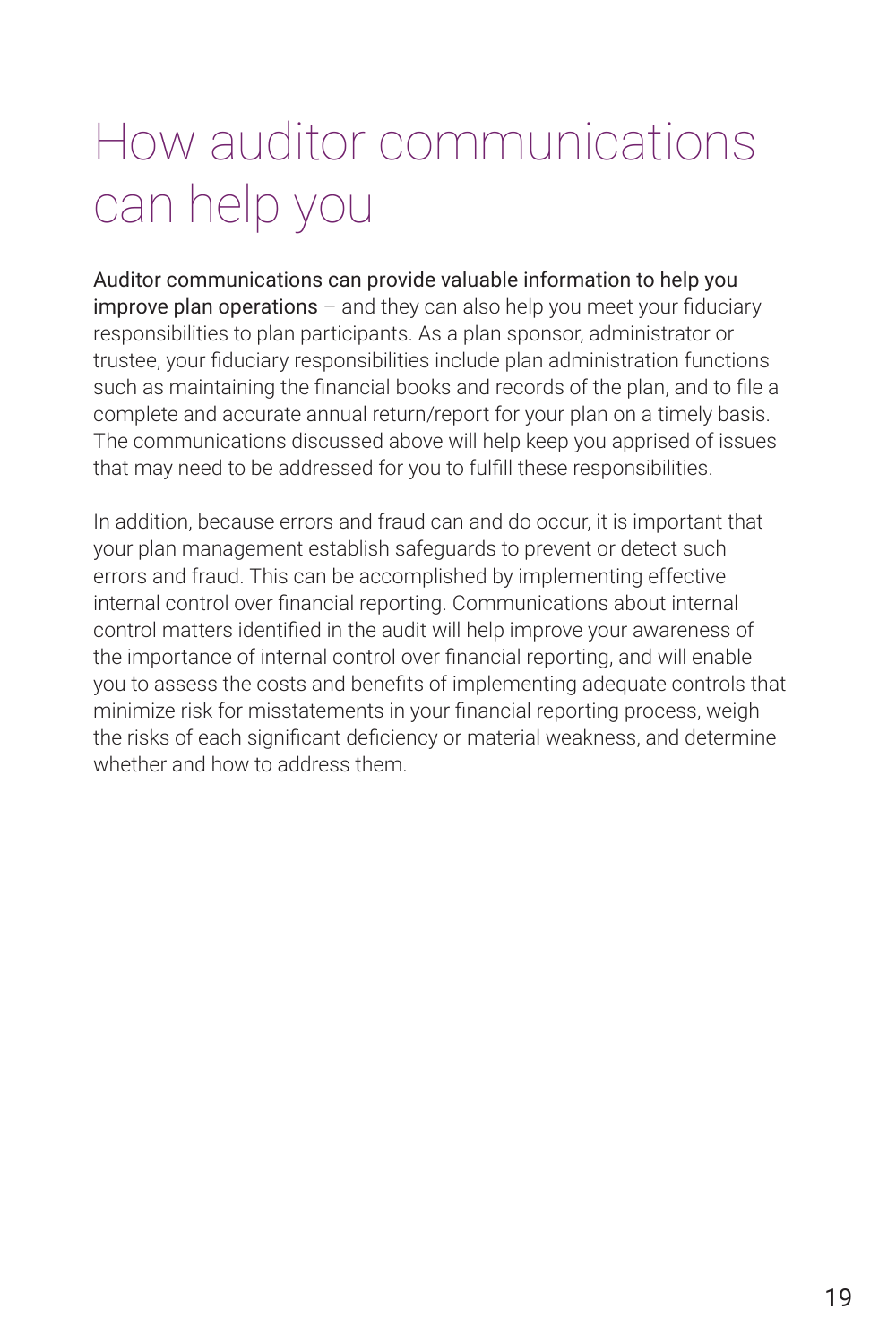### Where to obtain additional information about auditor communications

#### Additional resources:

AU section 380, The Auditor's Communication With Those Charged With Governance (AICPA Professional Standards, Vol. 1), describes the communications auditors are required to make to those charged with governance. It is available on the AICPA's website at [aicpa.org/Research/](http://aicpa.org/Research/Standards/AuditAttest/Pages/SAS.aspx ) [Standards/AuditAttest/Pages/SAS.aspx](http://aicpa.org/Research/Standards/AuditAttest/Pages/SAS.aspx )

AU section 325, Communicating Internal Control Related Matters Identified in an Audit (AICPA Professional Standards, Vol. 1), describes the auditor's responsibility for communicating matters related to your plan's internal control over financial reporting identified in an audit of the financial statements. It is available on the AICPA's website at [aicpa.org/Research/Standards/](http://aicpa.org/Research/Standards/AuditAttest/Pages/SAS.aspx ) [AuditAttest/Pages/SAS.aspx](http://aicpa.org/Research/Standards/AuditAttest/Pages/SAS.aspx )

AU section 333, Management Representations (AICPA Professional Standards, Vol.1), describes the auditor's responsibility for obtaining written representations from management as a part of an audit of financial statements performed in accordance with generally accepted auditing standards. It is available on the AICPA's website at [aicpa.org/Research/](http://aicpa.org/Research/Standards/AuditAttest/Pages/SAS.aspx) [Standards/AuditAttest/Pages/SAS.aspx](http://aicpa.org/Research/Standards/AuditAttest/Pages/SAS.aspx)

AU section 311, Planning and Supervision (AICPA Professional Standards, Vol. 1), describes the auditors responsibility for establishing an understanding in writing with the client regarding services to be performed. It is available on the AICPA's website at [aicpa.org/Research/Standards/AuditAttest/Pages/](http://aicpa.org/Research/Standards/AuditAttest/Pages/SAS.aspx) [SAS.aspx](http://aicpa.org/Research/Standards/AuditAttest/Pages/SAS.aspx)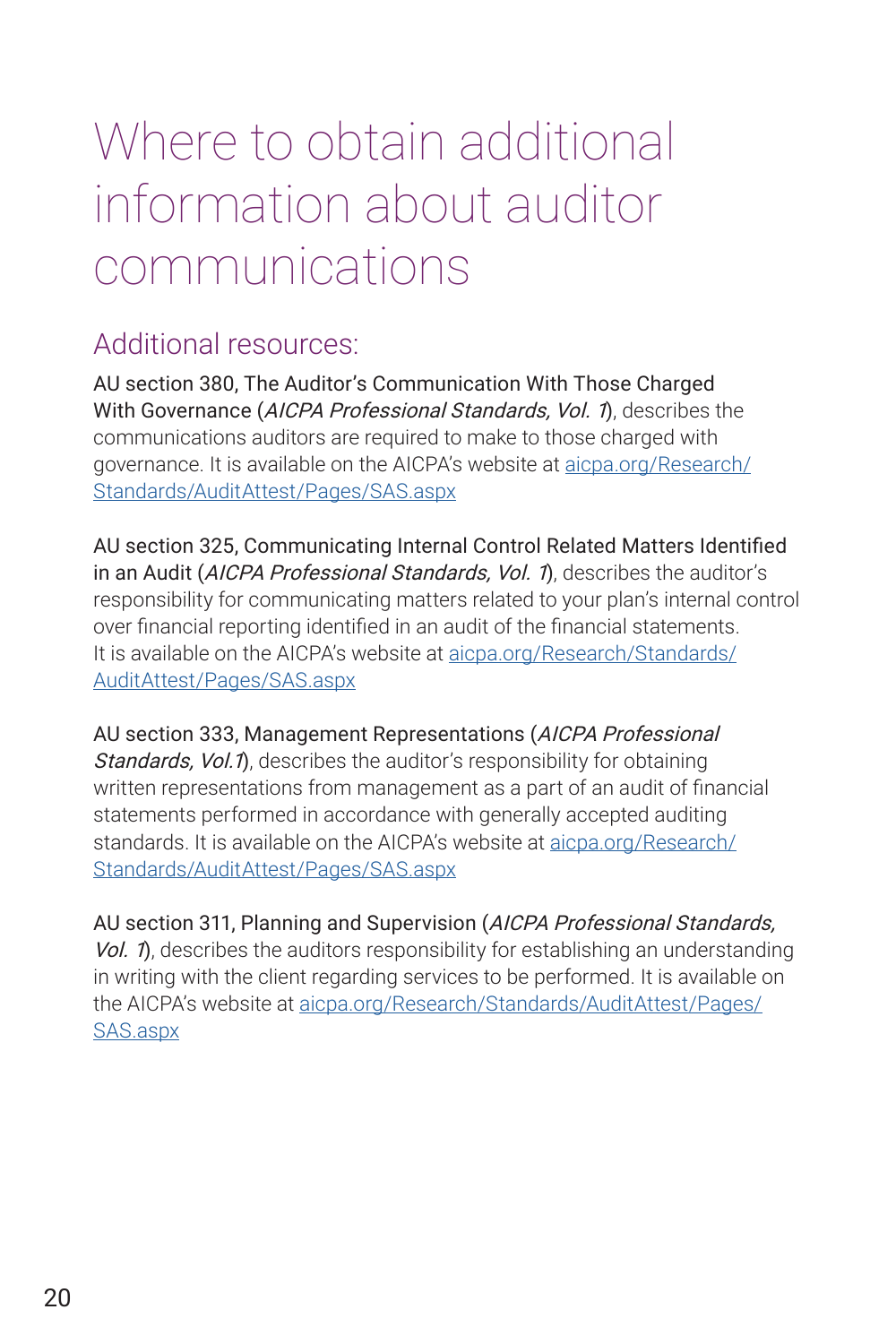#### AICPA Audit and Accounting Guide, Employee Benefit Plans (the Guide),

describes various communications auditors make relative to your plan audits. The Guide is available on the AICPA's website at [aicpastore.com.](http://aicpastore.com)

The AICPA EBPAQC Plan Advisory, Effective Monitoring of Outsourced Plan Recordkeeping and Reporting Functions, may serve as a useful tool in understanding communications your auditor may make regarding your plan's internal control. It also provides valuable information about monitoring internal controls at your third-party service providers. That document is available on the Center website at [aicpa.org/ebpaqc](http://aicpa.org/ebpaqc).

The EBPAQC website includes information that may help you better understand communications you may receive from your auditor, and how they may affect your plan. That information can be found under the "Resources" tab at [aicpa.org/ebpaqc](http://aicpa.org/ebpaqc).